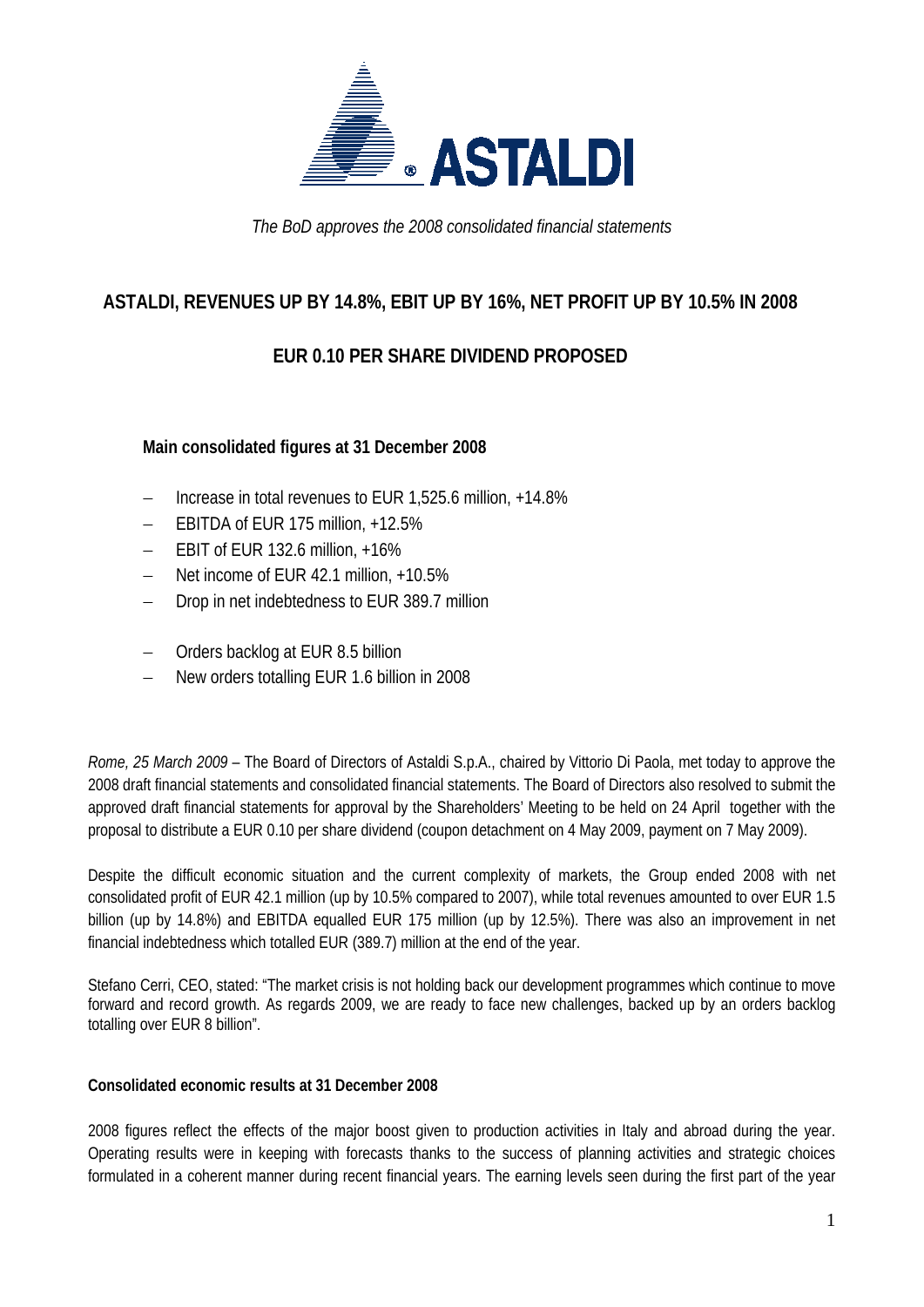were confirmed despite a further worsening of the general macroeconomic situation and even given the pressure on inflation generated during early 2008 year as a result of the price increase in raw materials.

**Revenues** increased by **15.2%** (to EUR 1,466.8 million compared to EUR 1,273.4 million at 31 December 2007) **as a result of the stepping up of production activities in Italy in particular**, thanks to the entry into full operation of important general contracting and project finance contracts secured in recent years. **Total revenues also increased by 14.8%,** amounting to EUR 1,525.6 million (EUR 1,329.1 million in 2007), with **other operating revenues** accounting for EUR 58.8 million (up by 5.4% compared to EUR 55.8 million in 2007).

The structure and scale of costs reflected the stepping up of activities and the orders backlog's increasing focus on general contracting projects. **Direct production costs** amounted to EUR 1,117.3 million, with a **73.2% incidence on total revenues** (71.4% in 2007). **Labour costs** amounted to EUR 213.4 million (up by 10% compared to EUR 193.9 million in 2007), with a **drop in incidence to 14%** (14.6% in 2007) due to benefits resulting from the greater economies of scale achieved during the year and to the increased use of outsourcing of activities that are typical of contracts managed using the General Contractor formula.

Earning targets planned year-by-year were achieved despite the problems encountered in the Italian economic system. **EBITDA up by 12.5%** to EUR 175 million (EUR 155.5 million in 2007), generated an **EBITDA margin of 11.5%. EBIT**, amounting to EUR 132.6 million, showed a more marked increase of **16%** compared to EUR 114.1 million at 31 December 2007, with an **EBIT margin of 8.7%**, up on the 8.6% margin recorded at the end of 2007.

**Net financial charges** amounted to **EUR 64.7 million**, showing a 42.1% year-on-year increase (EUR 45.5 million at the end of 2007), which was the result of greater average financial exposure following the increase in invested capital typically associated with an increase in production volumes, a slowdown in some contract payments and greater undertakings in terms of furnished guarantees considering the greater average value of contracts currently included among the orders backlog (bid bonds, performance bonds). Vice versa, said effect was offset during the year by **considerable growth in the return on investment (ROI)** which went up from 16% for the same period of last year to **18.4%.**

**Net profit amounted to EUR 42.1 million, up by 10.5%** (EUR 38.1 million for last year), also as a result of a marked decrease in the tax rate to 37% (46% at the end of 2007) thanks to action taken at a consolidated level to optimise international taxation. **The net margin remained stable at 2.8%.**

#### **Consolidated equity and financial situation at 31 December 2008**

The **Group's equity and financial structure** reflects the major boost given to production activities in recent years as well as the specific focus lent to levels of indebtedness.

At 31 December 2008, **net fixed assets** amounted to EUR 355.6 million, up on the figure of EUR 333.4 million recorded at the end of last year, mainly as a result of the increase in tangible fixed assets following investments made in relation to project finance initiatives over the year.

**Working capital** dynamics reflect the increased levels of production achieved during the year on the one hand, while on the other hand they are to relate to the collection of major credit items as well as the improved cash flow of some important foreign projects. This meant a drop in **working capital from operations** which amounted to EUR 403.1 million compared to EUR 415.5 million at 31 December 2007, which is to be even more appreciated if linked to the marked increase in production volumes over the year. On the whole, **net invested capital** showed a 1.8% increase compared to the previous year, standing at EUR 727.2 million against a more than 15% increase in revenues, thus confirming the **specific policy to reduce and limit financial risk**. This item and its increase reflect the support given to new projects in terms of investments as well as the dynamics recorded for working capital from operations.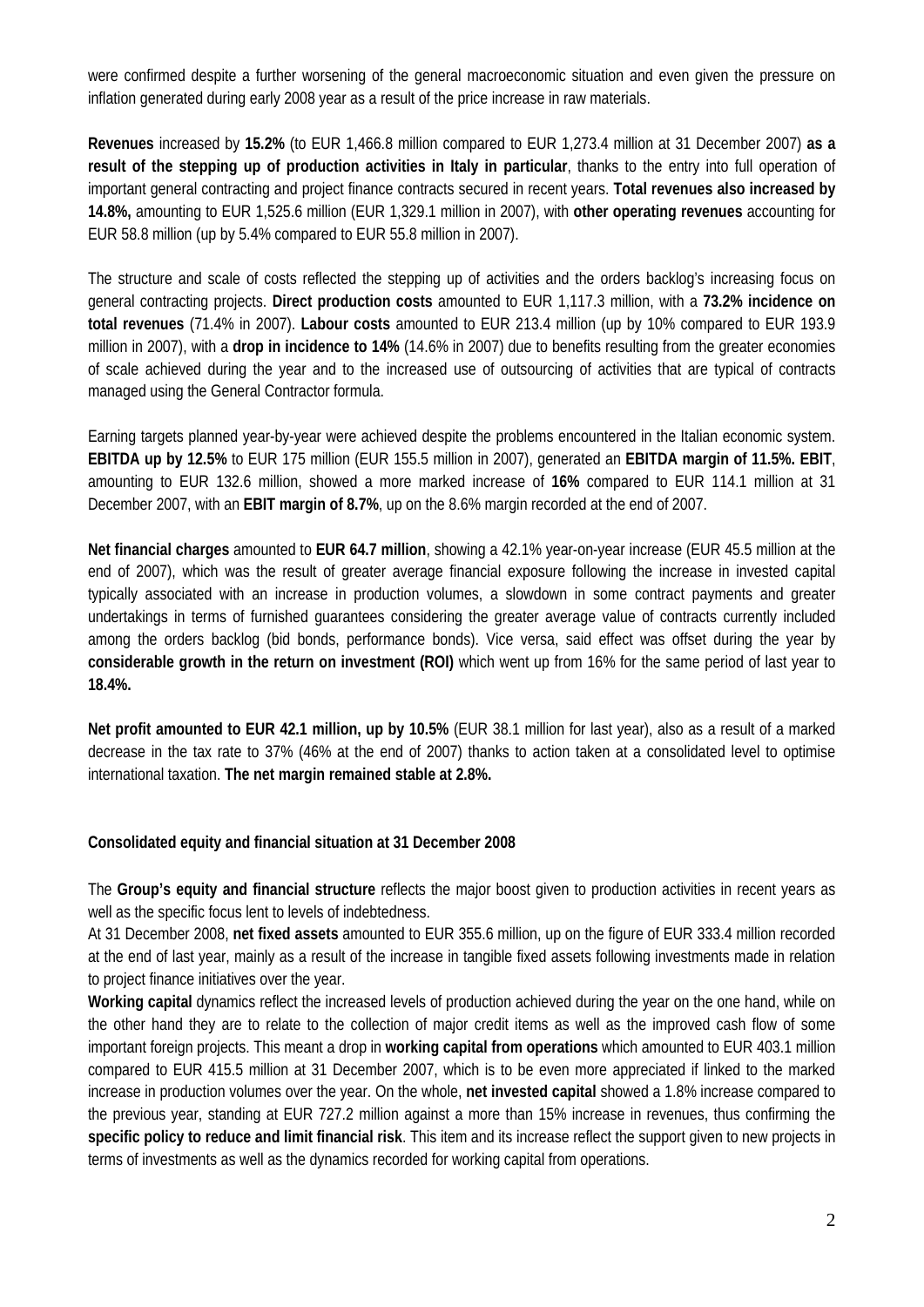The **net financial position** at 31 December 2008, net of treasury shares, stood at EUR (389.7) million. This figure is equal to an improvement of approximately EUR 8 million in the level of indebtedness if compared with the figure at 31 December 2007. Therefore, the goal of keeping consolidated debt below the EUR 400 million mark announced during 2008 was achieved. This result was possible thanks to good project cash flow dynamics on the one hand, and the positive consequences of financing the start-up of new foreign projects on the other, including through contractual advances collected during the last part of the year.

Therefore, the Group's financial profile has improved with a cash margin boasting greater flexibility and a long-term indebtedness, with the first major repayment deadline set for 2013.

The debt/equity ratio stood at 1.17. The corporate debt/equity ratio, which excludes the share of indebtedness related to concession/project finance activities, stood at 1.03.

### **Orders backlog**

**EUR 1.6 billion of new contracts** were secured during the year, **bringing the orders backlog total to EUR 8.5 billion**. EUR 6.4 billion of initiatives among the backlog are related to the construction sector while the remaining EUR 2.1 billion are related to concession/project finance activities.

The overall structure of the orders backlog is in keeping with the development policies adopted by the Group. 60% of activities, including concession projects, are related to domestic projects while the remaining 40% refer to activities performed abroad, mainly in Latin America, Turkey, Algeria and Eastern Europe. Construction activities represent 75% of the total backlog, equal to EUR 6.3 billion: transport infrastructures are still the key sector for the Group's operations (63% of the total backlog), but the civil and industrial construction sector also plays a key role (6%) followed by energy production plants (6%). The concessions sector also holds an important, leading position, accounting for EUR 2.1 billion, equal to 25% of the total backlog.

The new contracts are mainly related to the transport infrastructures sector, both in Italy and abroad (Turkey and Romania) and to energy production plants (mainly Central and South America). New important contracts have been secured in Turkey with acquisition of the Kadıköy-Kartal section of the **Istanbul underground**, worth EUR 751 million (Astaldi holds a 42% stake), as well as the **Golden Horn Bridge** worth EUR 147 million (Astaldi holds a 51% stake). Note is also to be taken of acquisition of a first section of the **Pedemontana Lombarda Motorway** in Italy, worth EUR 630 million (Astaldi holds a 24% stake), as well as new contracts in the transport infrastructures sector in Romania. Specific mention must be made of the contract for the **Chacayes Dam in Chile** worth USD 282 million (Astaldi holds a 95% stake), which will be built as part of a partnership with the Australian group Pacific Hydro, and the **El Chaparral hydroelectric plant in El Salvador** worth USD 220 million; two projects which confirm the Group's leadership in the energy production plants sector and which serve to consolidate its presence in Latin America.

The values related to the Group's appointment as sponsor for the project finance initiative involving construction and subsequent management of the links between Ancona Port and the surrounding road network are to be included in the backlog since the final result of the award procedure for this project is still pending, along with new contracts and contractual increases regarding works in progress that were secured subsequent to the end of the year.

#### **Subsequent events**

January saw an extension of the contract to build the Istanbul underground. The addendum, worth a total of EUR 97 million (Astaldi holds a 42% stake), involves extension of the new underground line from Kartal to Kaynarka, adding to the original contract with the performance of civil works for an additional 4.5 kilometres of double-tube tunnel to be bored using TBMs, as well as 4 new stations and the signalling system for the entire section. Therefore the total value of this project has increased to EUR 848 million (Astaldi holds a 42% stake) from the original value of EUR 751 million when awarded in March 2008.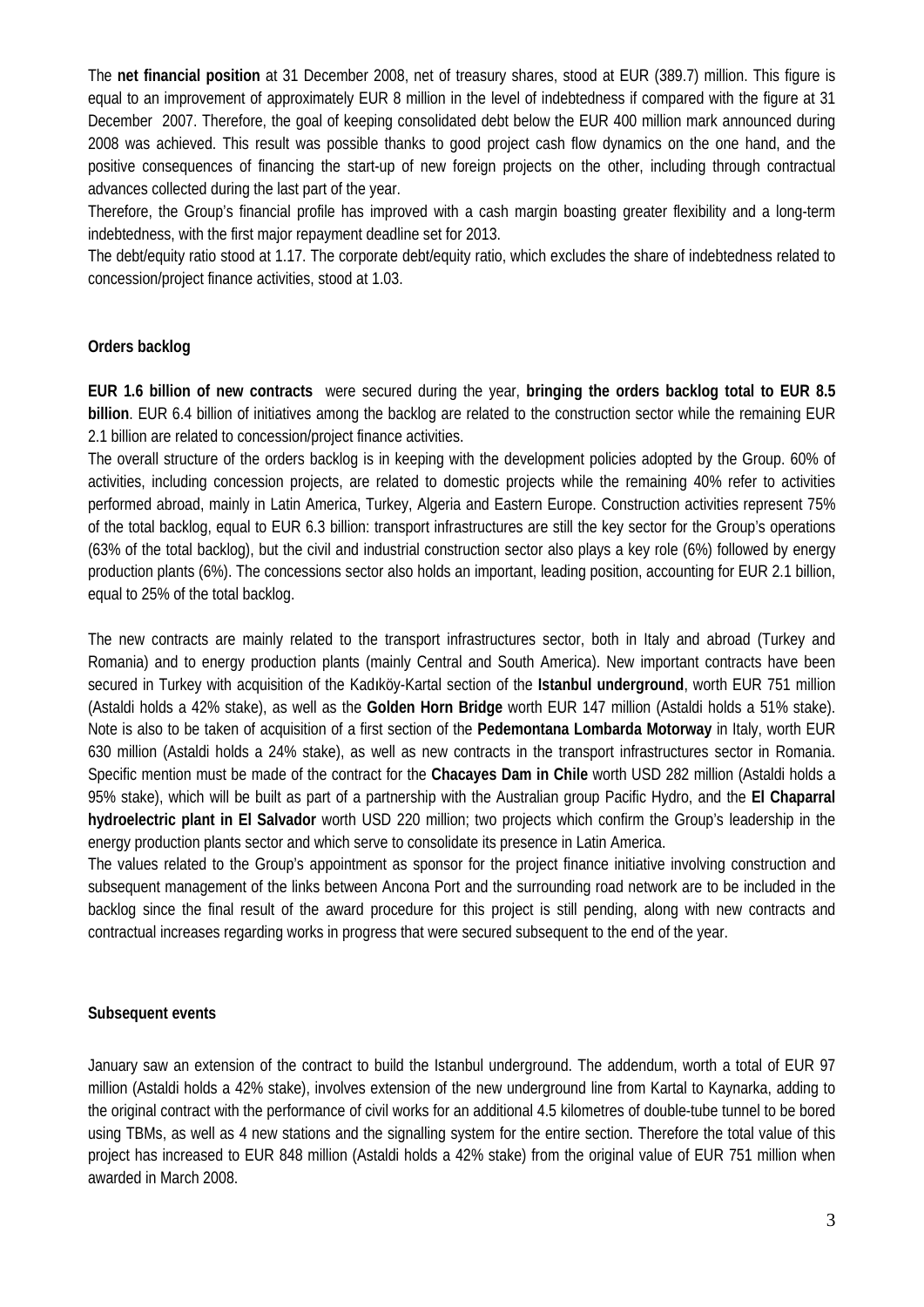#### **Forthcoming dates with the market**

The 2008-2012 Industrial Plan, scheduled to be approved during this Board of Directors meeting shall be submitted for approval by the Board of Directors on 13 May 2009 and presented to the financial community in Milan on 15 May 2009 (at "Palazzo Mezzanotte", Piazza degli Affari 6).

#### **Proposal to renew the buy back plan**

The Board of Directors has also formulated a proposal, to be submitted to the next Shareholders' Meeting, to renew the programme to buy and sell treasury shares for an additional 12-month period (as from 27 April 2009) with the aim being to promote steady trading, prevent price changes not in line with market trends and ensure suitable support for market liquidity. The methods of implementing the programme include the purchase of a revolving maximum of 9,842,490 shares each with a face value of EUR 2.00 at a unitary price of no less than EUR 2.00 and no more than the average price recorded the last ten days of stock exchange trading prior to the date of purchase, increased by 10%, with the additional restriction that the amount of shares must not exceed the total of EUR 24,600,000.00 at any given time (without prejudice to the limit of profit to be distributed and available reserves pursuant to Article 2357, paragraph 1 of the Italian Civil Code). The Company may also sell the shares purchased at a unitary price of no less than the average price recorded during the last ten days of stock exchange trading prior to the date of sale, decreased by 10%. It must also be noted that, to date, the company owns 1,233,066 treasury shares equal to 1.25% of the share capital.

*The manager appointed to draw up to company's accounting documents, Paolo Citterio, Astaldi General Manager, Administration and Finance, hereby declares, pursuant to paragraph n. 2 of Article 154-bis of the Single Law on Finance that the accounting information contained in this press release corresponds with the figures in the documents, books and accounts.* 

 $\overline{\mathbf{e}}$ 

 $000$ 

*Listed on the STAR segment of the Italian stock exchange, Astaldi Group has been active for more than 80 years, in Italy and abroad, in designing and constructing large-scale civil engineering works. The Group operates in the following areas of activity:* 

- *transport infrastructures (railways, undergrounds, roads, motorways, ports, and airports);*
- *hydraulic works and power production plants (dams, hydroelectric plants, waterworks, oil pipelines, gas pipelines, nuclear power stations, and treatment plants);*
- *civil and industrial construction (hospitals, universities, airports, law courts, and car parks;*
- *concession of such works as healthcare facilities, transport infrastructures, car parks.*

*The Astaldi Group is currently a General Contractor capable of promoting financial aspects and coordinating all resources and skills for the optimal development and management of complex and high-value public works.* 

#### **For further information:**

**Astaldi S.p.A. PMS Corporate Communications**  Tel. 06/41766389<br>Alessandra Onorati de Carlos Controllerin de Carlos Cancelli (Giancarlo Frè Torelli *Alessandra Onorati Giancarlo Frè Torelli*  Head of External Communications and Investor Relations *Andrea Lijoi a.onorati@astaldi.com www.astaldi.com*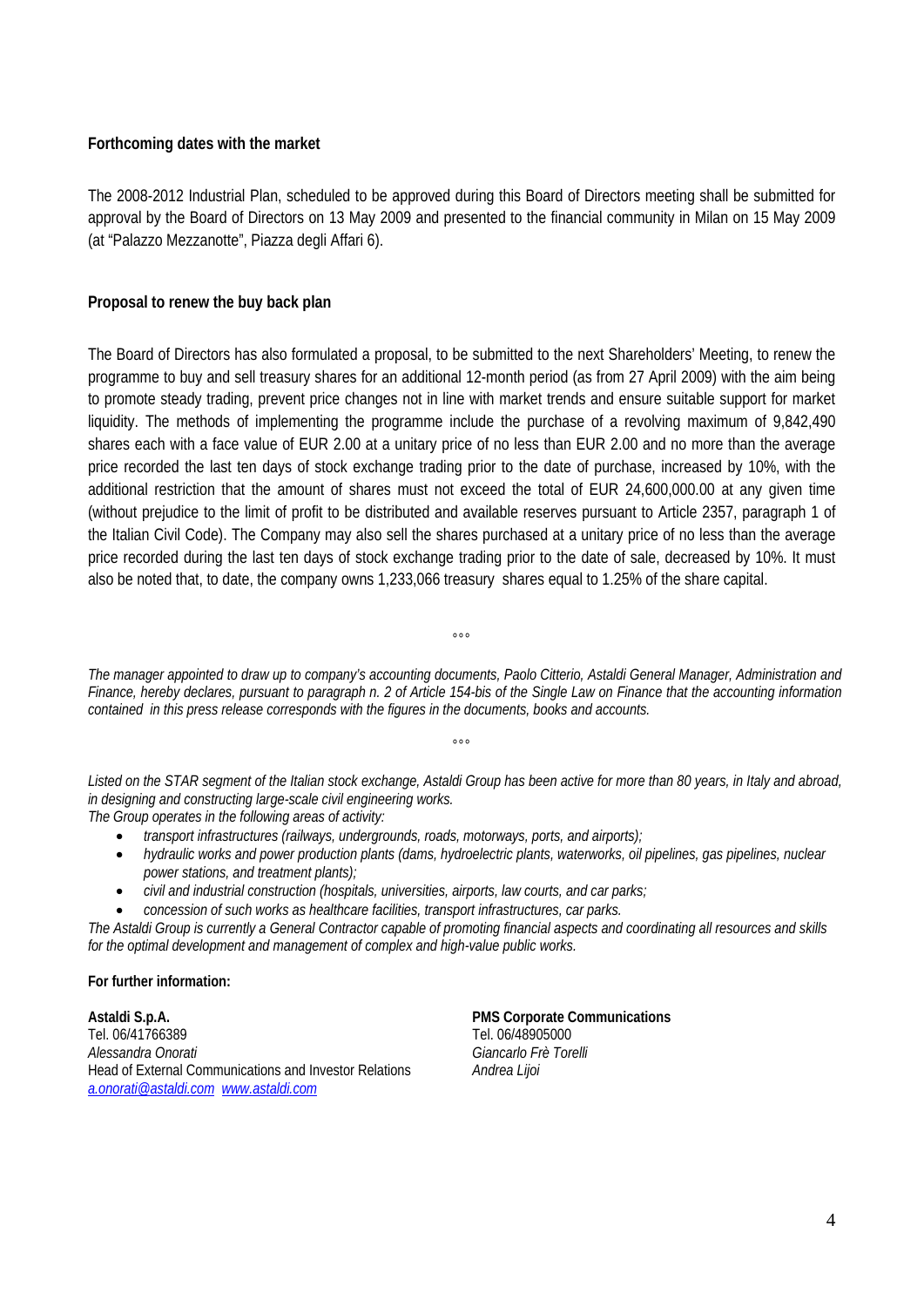# **Reclassified Consolidated Income Statement**

| Euro/000                                                        | 31/12/08                 |                   | 31/12/07              |                   |
|-----------------------------------------------------------------|--------------------------|-------------------|-----------------------|-------------------|
| Revenues                                                        | 1,466,848                |                   | 96.1% 1,273,373       | 95.8%             |
| Other revenues                                                  | 58,792                   | 3.9%              | 55,758                | 4.2%              |
| <b>Total revenues</b>                                           | 1,525,640                | 100.0%            | 1,329,131             | 100.0%            |
| Costs of production<br>Added value                              | (1, 117, 312)<br>408,328 | $-73.2%$<br>26.8% | (948, 890)<br>380,241 | $-71.4%$<br>28.6% |
| Labor costs                                                     | (213, 364)               | $-14.0%$          | (193, 889)            | $-14.6%$          |
| Other operating costs                                           | (20,004)                 | $-1.3%$           | (30, 883)             | $-2.3%$           |
| <b>EBITDA</b>                                                   | 174,960                  | 11.5%             | 155,470               | 11.7%             |
| Amortization                                                    | (41, 456)                | $-2.7%$           | (35, 794)             | $-2.7%$           |
| Depreciation                                                    | (1, 277)                 | $-0.1%$           | (2,582)               | $-0.2%$           |
| Write-downs                                                     | (500)                    | 0.0%              | (3,535)               | $-0.3%$           |
| (Capitalization of internal construction costs)                 | 837                      | 0.1%              | 550                   | 0.0%              |
| <b>EBIT</b><br>Net financial charges                            | 132,564<br>(64, 729)     | 8.7%<br>$-4.2%$   | 114,109<br>(45, 542)  | 8.6%<br>$-3.4%$   |
| Effects of evaluation of equity investments using equity method | 3,645                    | 0.2%              | 2,101                 | 0.2%              |
| Pre-tax profit (loss)                                           | 71,479                   | 4.7%              | 70,667                | 5.3%              |
| Taxes                                                           | (26, 718)                | $-1.8%$           | (32, 251)             | $-2.4%$           |
| Profit (loss) for the period                                    | 44,761                   | 2.9%              | 38,416                | 2.9%              |
| <b>Minorities</b>                                               | (2,660)                  | $-0.2%$           | (319)                 | 0.0%              |
| Group net profit                                                | 42,101                   | 2.8%              | 38,097                | 2.9%              |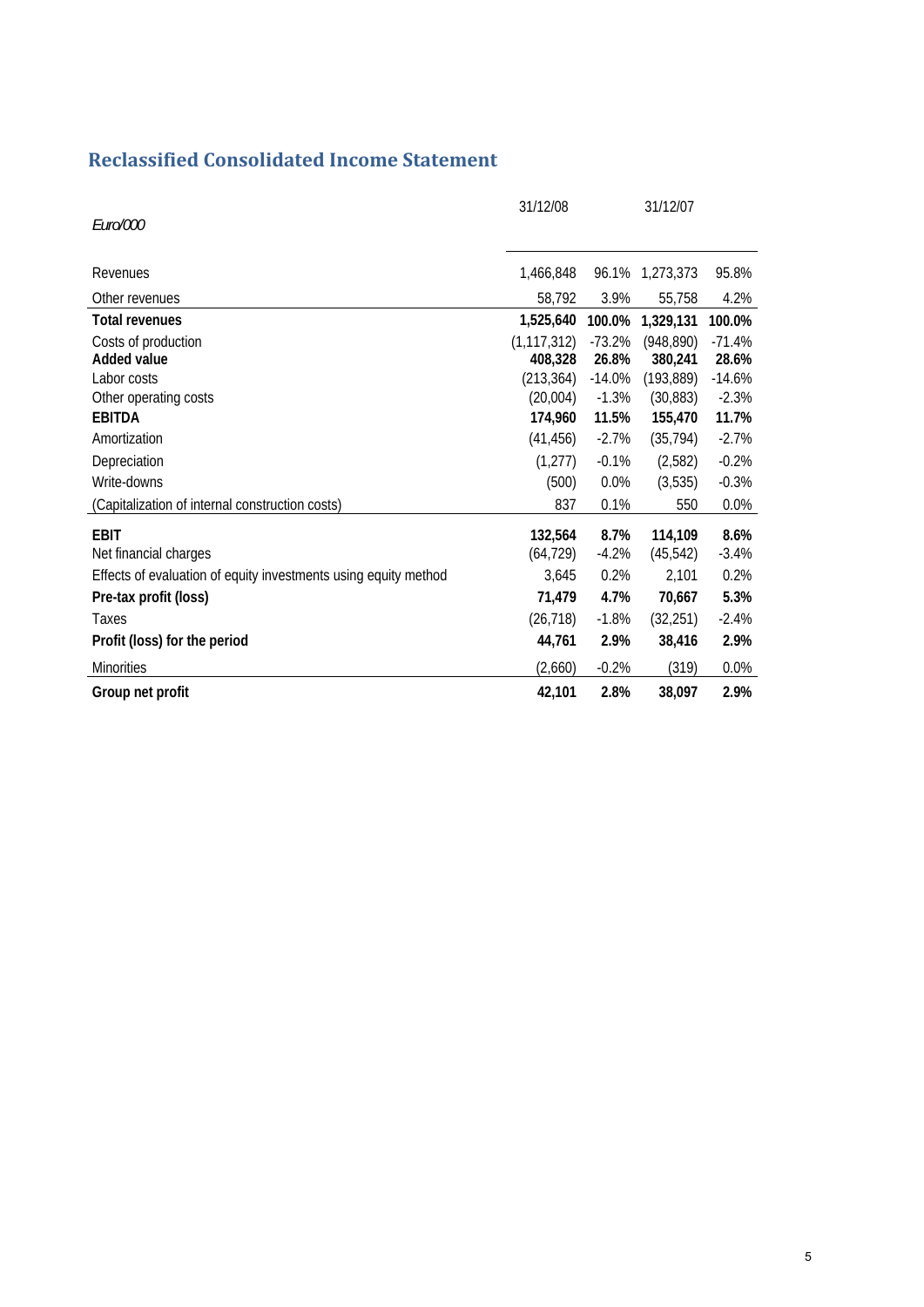# **Reclassified Consolidated Balance Sheet**

| Euro/000                                     | December 31 | December 31 |
|----------------------------------------------|-------------|-------------|
|                                              | 2008        | 2007        |
| Intangible fixed assets                      | 3,711       | 3,374       |
| Tangible fixed assets                        | 272,198     | 246,675     |
| <b>Equity investments</b>                    | 53,252      | 52,979      |
| Other net fixed assets                       | 26,433      | 30,364      |
| <b>TOTALE Fixed assets (A)</b>               | 355,594     | 333,392     |
| Inventories                                  | 84,941      | 60,915      |
| Contracts in progress                        | 584,993     | 519,229     |
| Trade receivables                            | 34,984      | 36,867      |
| Accounts receivables from employers          | 481,781     | 426,223     |
| Other assets                                 | 229,132     | 166,556     |
| Tax receivables                              | 89,138      | 88,592      |
| Advances from employers                      | (351, 544)  | (237, 466)  |
| Subtotal                                     | 1,153,425   | 1,060,916   |
| Trade payables                               | (66, 676)   | (88, 437)   |
| Payables to suppliers                        | (480, 033)  | (383, 834)  |
| Other liabilities                            | (203, 642)  | (173, 142)  |
| Subtotal                                     | (750, 350)  | (645, 413)  |
| Working capital (B)                          | 403,074     | 415,503     |
| <b>Employees benefits</b>                    | (10, 314)   | (10, 932)   |
| Provision for non-current risks and charges  | (21, 153)   | (23, 570)   |
| Total provisions (C)                         | (31, 467)   | (34,502)    |
| Net invested capital $(D) = (A) + (B) + (C)$ | 727,201     | 714,393     |
| Cash and cash equivalents                    | 333,759     | 295,538     |
| <b>Current financial receivables</b>         | 17,346      | 22,943      |
| Non-current financial receivables            | 2,423       | 2,423       |
| <b>Securities</b>                            | 4,901       | 8,299       |
| <b>Current financial receivables</b>         | (275, 448)  | (319,685)   |
| Non-current financial receivables            | (478, 308)  | (411, 826)  |
| Net financial payables / receivables (E)     | (395, 327)  | (402, 309)  |
| Group's net equity                           | (325, 327)  | (310, 251)  |
| Minority interests                           | (6, 547)    | (1,834)     |
| Net equity $(G) = (D) - (E)$                 | 331,874     | 312,085     |